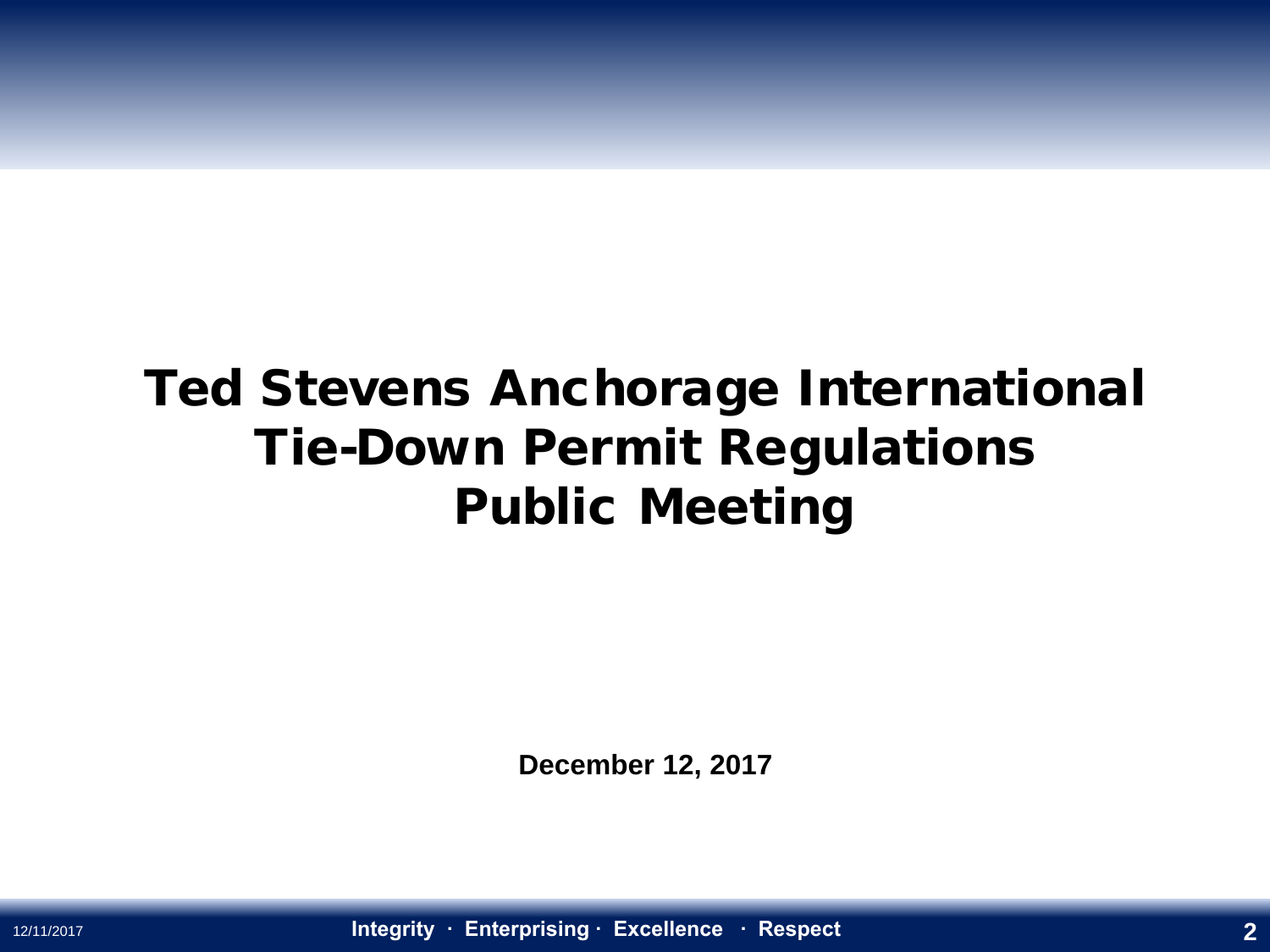### Regulations Project

- **Oct 2016 - Lake Hood User Group Introduction**
- **Nov-Dec 2016 – Public input, gather staff records**
- **Jan-Mar 2017 – Airport staff discussions**
- **April 5, 2017 – Advisory Committee initial meeting**
- **April 2017 – Regulations framework refinement**
- **May 18, 2017 – Advisory Committee meeting #2**
- **June-Sept 2017 – Draft change proposals**
- **Nov 1, 2017 – Advisory Committee meeting #3**
- **Nov 29, 2017 – Public Notice of proposed regulations, begin public comment period**
- **Dec 12, 2017 – Public meeting**
- **Jan 19, 2018 – End of public comment period**
- **Jan 20–31, 2018 – Consideration of public comments**
- **Feb 2018 – Agency attorney review/DOT&PF Commissioner approval decision**
- **Feb-Mar 2018 – Regulations attorney review/Lt Gov approval decision**
- **Mar-Apr 2018 – Possible date for regulations to take effect**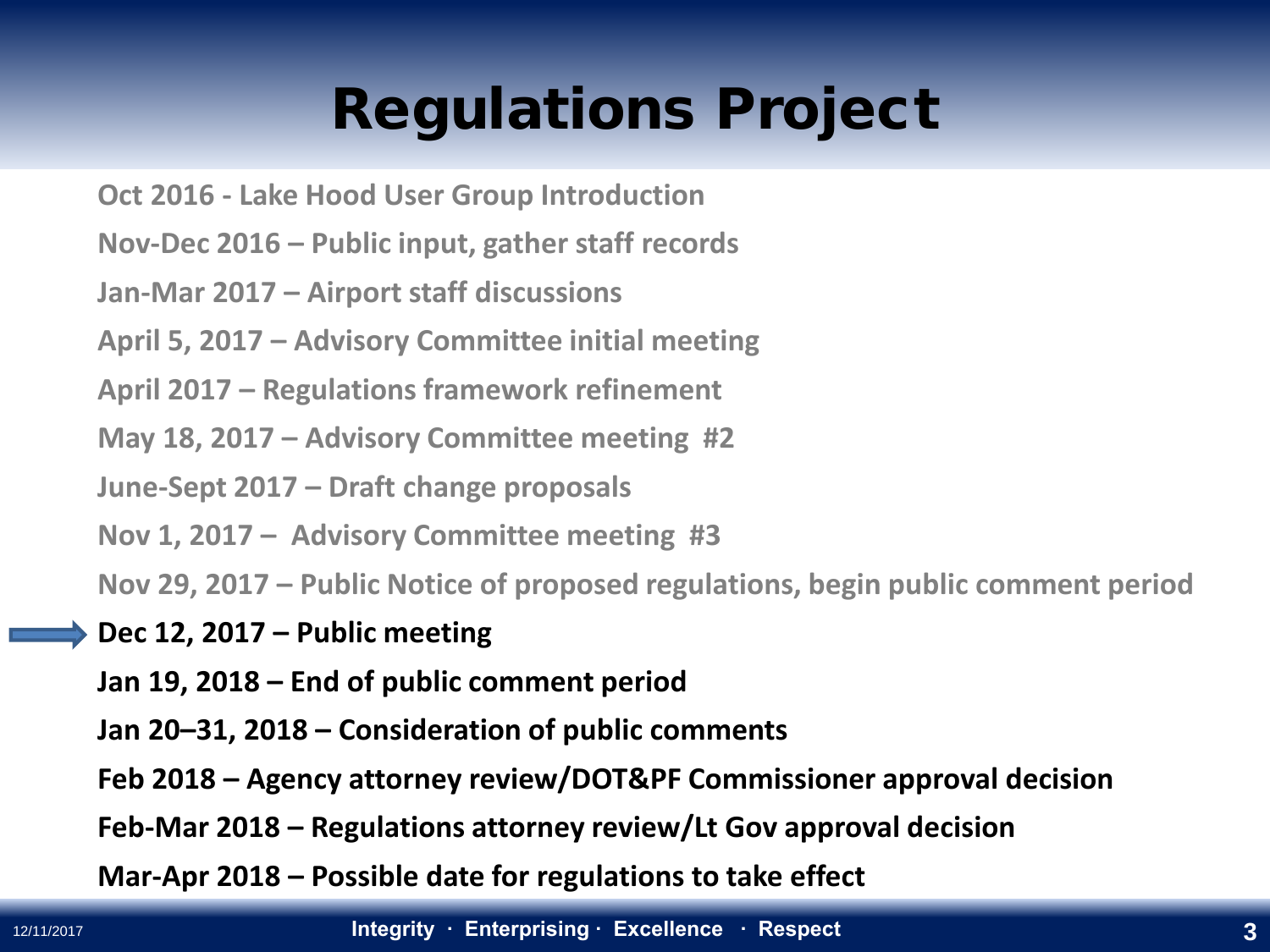### Review

- **Review/major revision of regulation not done since 2001**
- **Review results:**
	- Current regulation is convoluted, complex, confusing, lengthy, some provisions difficult to enforce
	- Current version was in response to 1980s/90s adversities
	- Several instances of administrative burden with no positive outcome
		- Notary requirements
		- Annual refresh of waitlist
		- Aircraft basing and activity requirements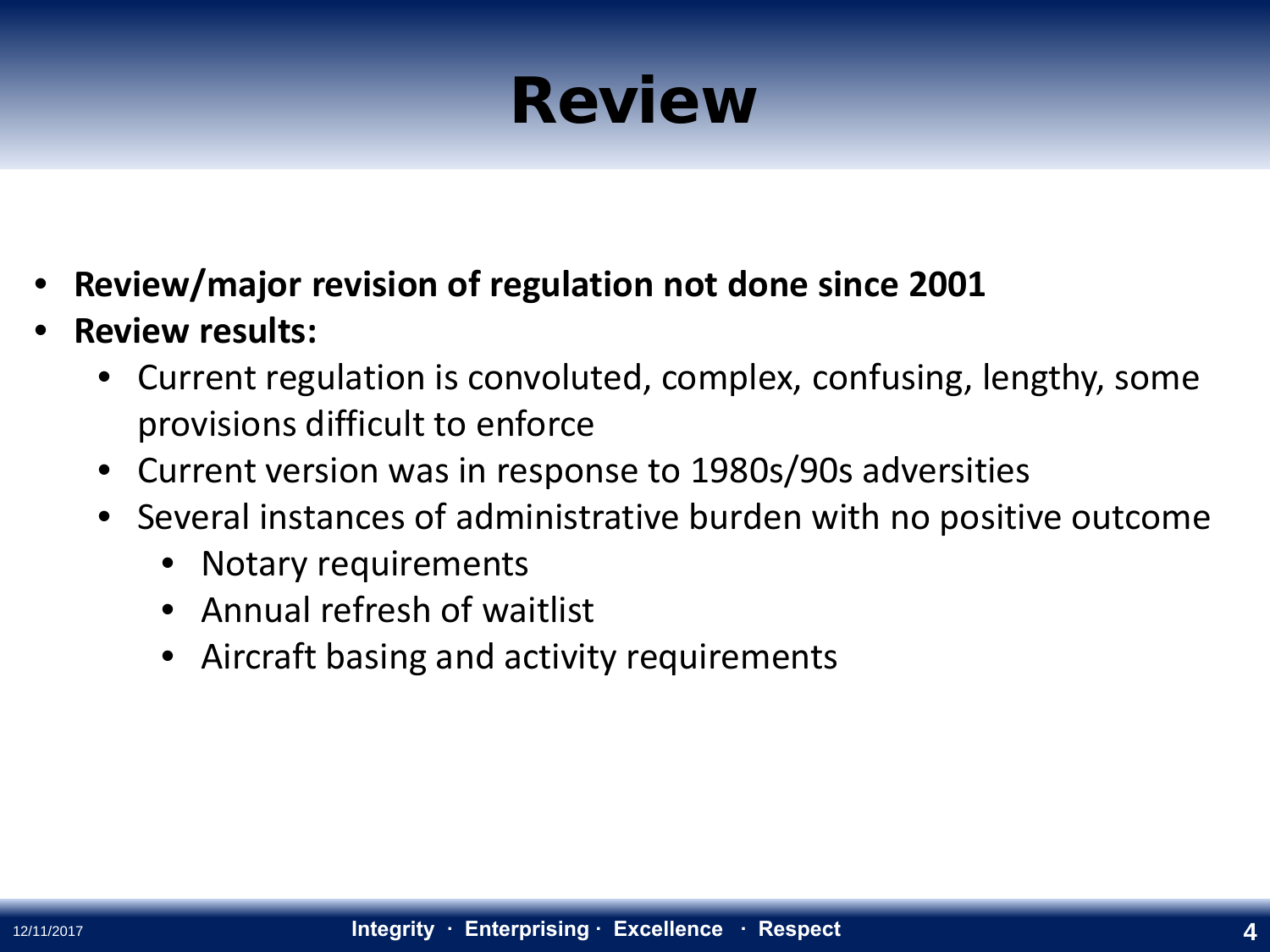### Revision Highlights

- **Simplify, be clear and concise** 
	- Cut length (50%) & reorganized for easier reading 14 to 8 pages
	- Removed provisions dealing with "how to fill out the form"
	- Clearly stated permit/tiedown concepts; assignment, priority, cancellation, renewal
	- Cut admin burden no more "notary"; no more annual waitlist fee/re-cert
- **Reasonably enforceable - 1995 Legislative Audit**
	- Removed aircraft lease option and "unenforceable" activity provisions
- **Provide reasonable discriminators to address demand**
	- Focused on water tiedowns
	- Activity (use it or lose it), aircraft ownership, pilot certification (age)
	- Removed medical certificate requirement
- **Consider permit term of less than the current 5 years**
	- All permits 3 years
- **For minor concerns provide options prior to loss of permit**
	- One year option to two years all at airport manager discretion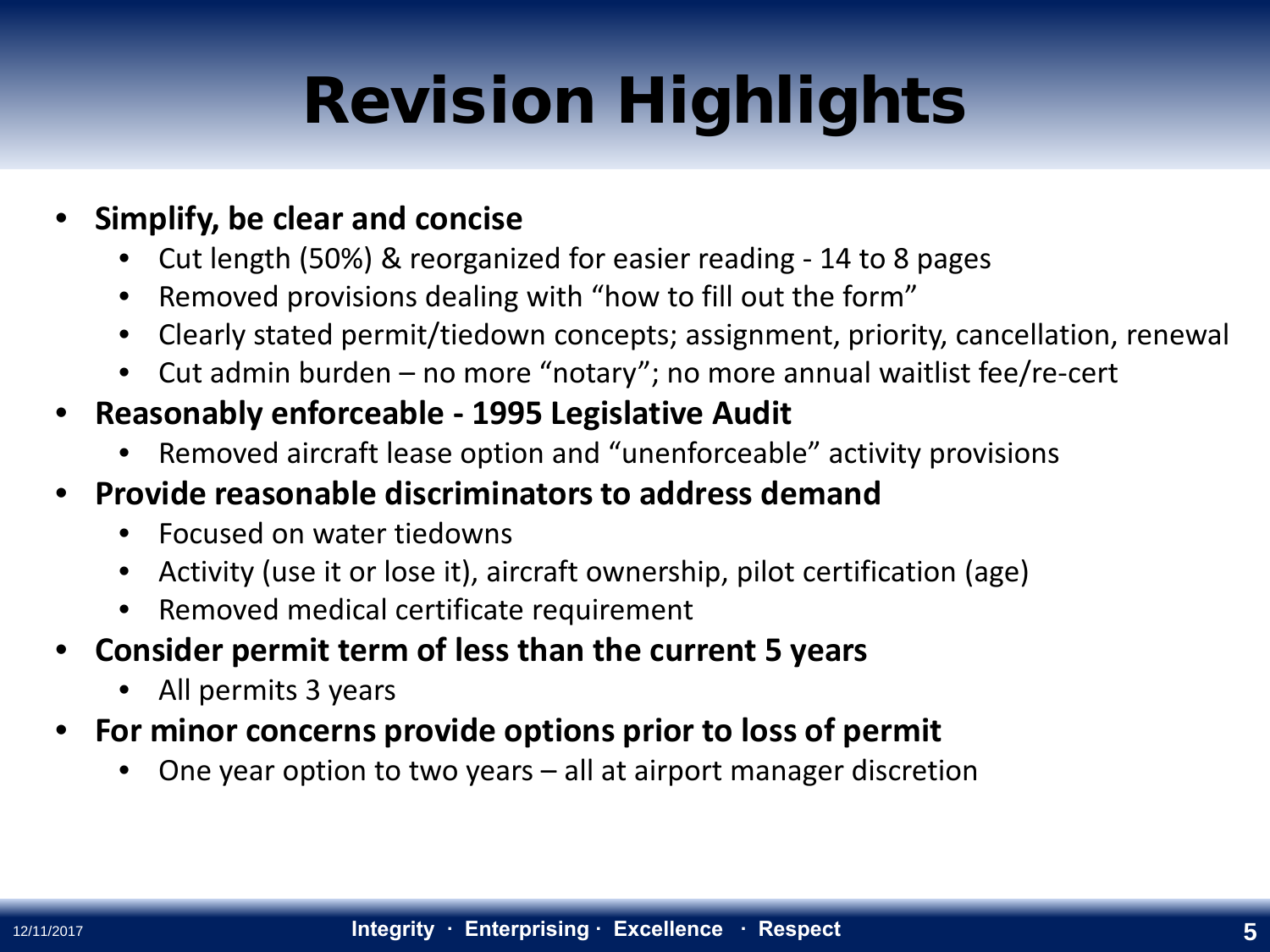### Section Adjustments

#### **Current Sections**

- **Scope, findings, and purpose**
- **Application, approval, and categories**
- **Terms and conditions**
- **Permit limitations**
- **Application for subsequent permit**
- **Switch-list procedures**
- **Wait-list procedures**
- **Permit, switch-list, and wait-list information**
- **Cancellation of permit, reassignment of space, or suspension of permit**
- **Protest**
- **Transitional compliance requirements**
- **Definitions**

#### **Proposed Sections**

- **Scope, purpose, and categories**
- **Application, approval, and tiedown assignments**
- **Terms and conditions**
- **Permit Renewal**
- **Temporary Tiedown Use**
- **Permit Cancellation**
- **Wait-list procedures**
- **Switch-list procedures**
- **Transitional compliance requirements**
- **Protest and extension**
- **Definitions**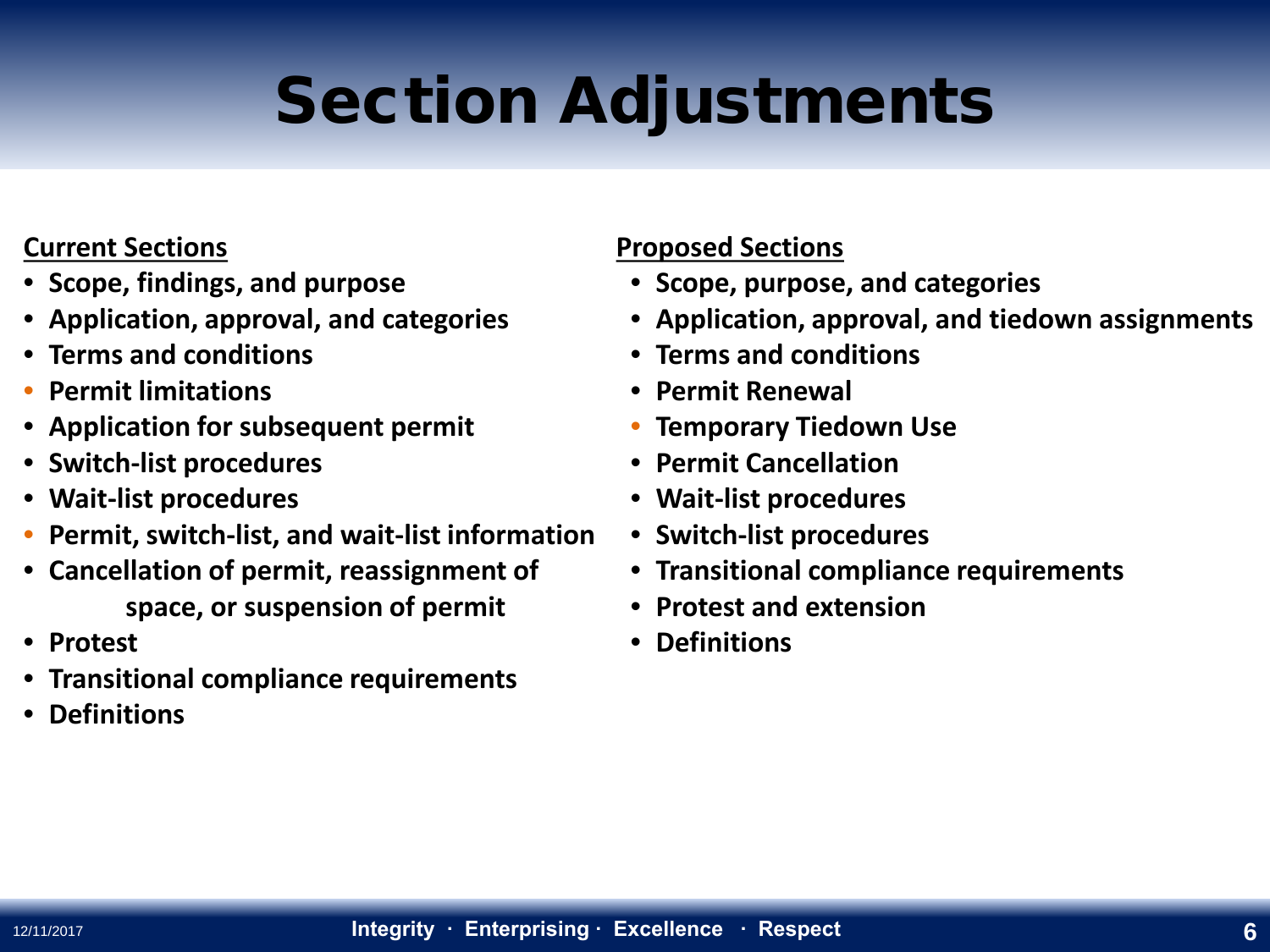#### **17 AAC 42.500. Scope, purpose and categories.**

- **Eliminates the findings statements**
- **The purpose and scope are restated in one sentence**
- **Tiedown categories are moved to this section to provide a better understanding of the scope**
- **New categories are established based on parking surface: land, water, and ice**

#### **17 AAC 42.510. Application, qualification, approval, and tiedown assignments**

- **Tiedown categories are moved to section 500**
- **Tiedown assignment priority is added: switch list, wait list, new applications**
- **Sections 510 and 520 are reorganized to accomplish several objectives:**
	- **Focus section 510 on the application process and 520 on terms and conditions**
	- **Allow section 510 and 520 to apply in part to wait-list requirements**
	- **Includes provisions of current section 560,** *Permit, switch-list, and wait-list information***, into 510; remove current 560**
	- **Include provisions of previous section 525, Permit Limitations, into 520; eliminate previous 525**
- **Removed notarization requirements**
- **Application form specifics are removed; instructions will be on the form**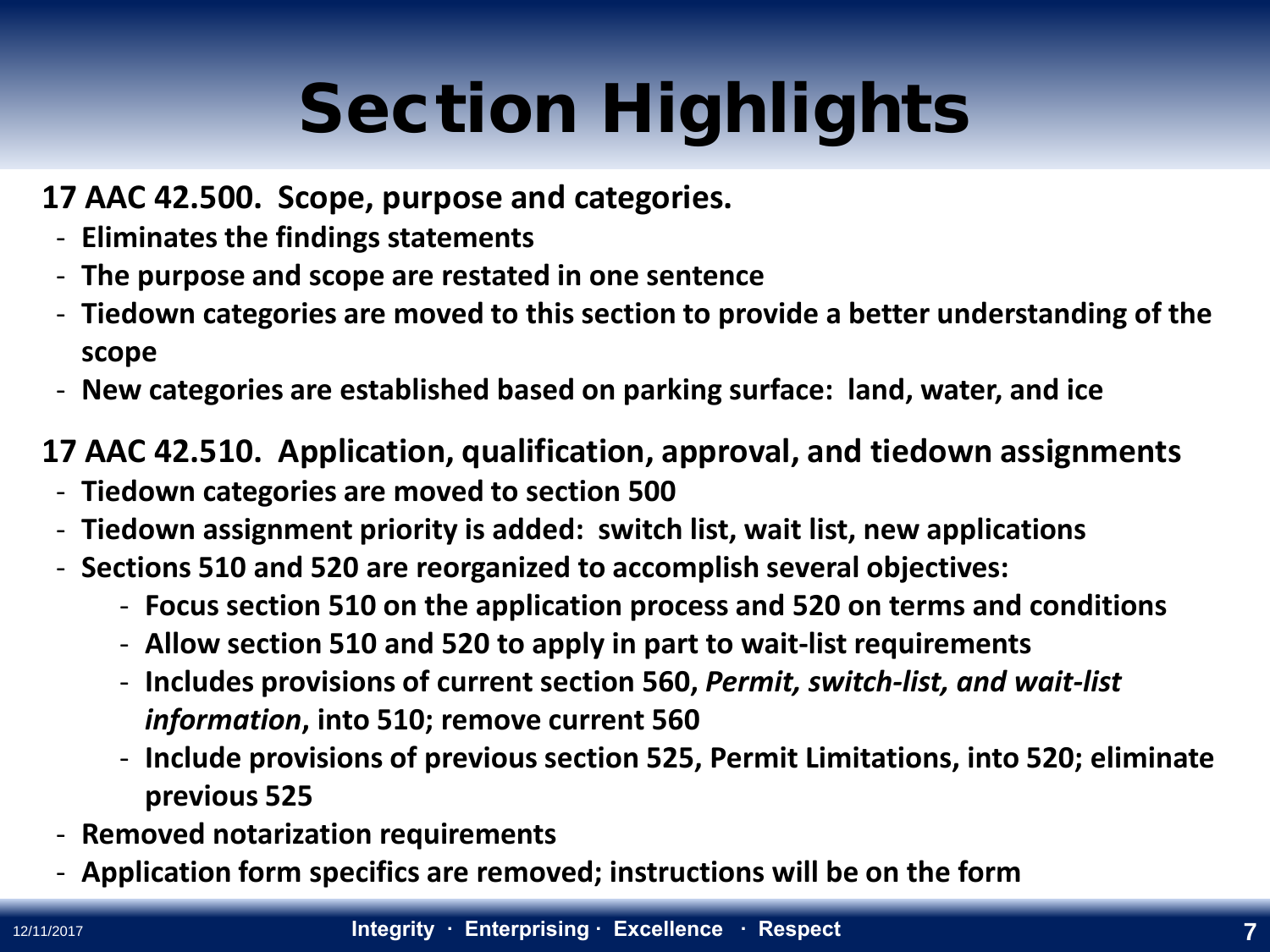#### **17 AAC 42.520. Terms and conditions**

- **See reorganization of 510 and 520 described on the previous slide**
- **This section is organized to focus provisions on the major elements of the permit process; the permittee, the airport manager, the permit, the tiedown, and the aircraft**
- **Removed aircraft lease as a condition of the permit; must now be an aircraft owner**
- **Removed the requirement to be a pilot and have minimum activity for a land or ice tiedown**
- **Removed the requirement to have a medical certificate**
- **Reduced the term of a water and land permit to three years**
- **Discussions of permit cancellation, to include the permittees death are moved to the new permit cancellation section**
- **Non-compliance concerns are consolidated into one paragraph with a one year allowance**
- **Improvements may now be allowed on all tiedowns, not just water tiedowns**
- **Water tiedown activity is reduced to three flights during the float season**
- **Added an "own risk" statement to address some concerns about airport liability**
- **Permit/tiedown inspections – airport manager may conduct inspections to monitor compliance and require written or other documentation to establish compliance**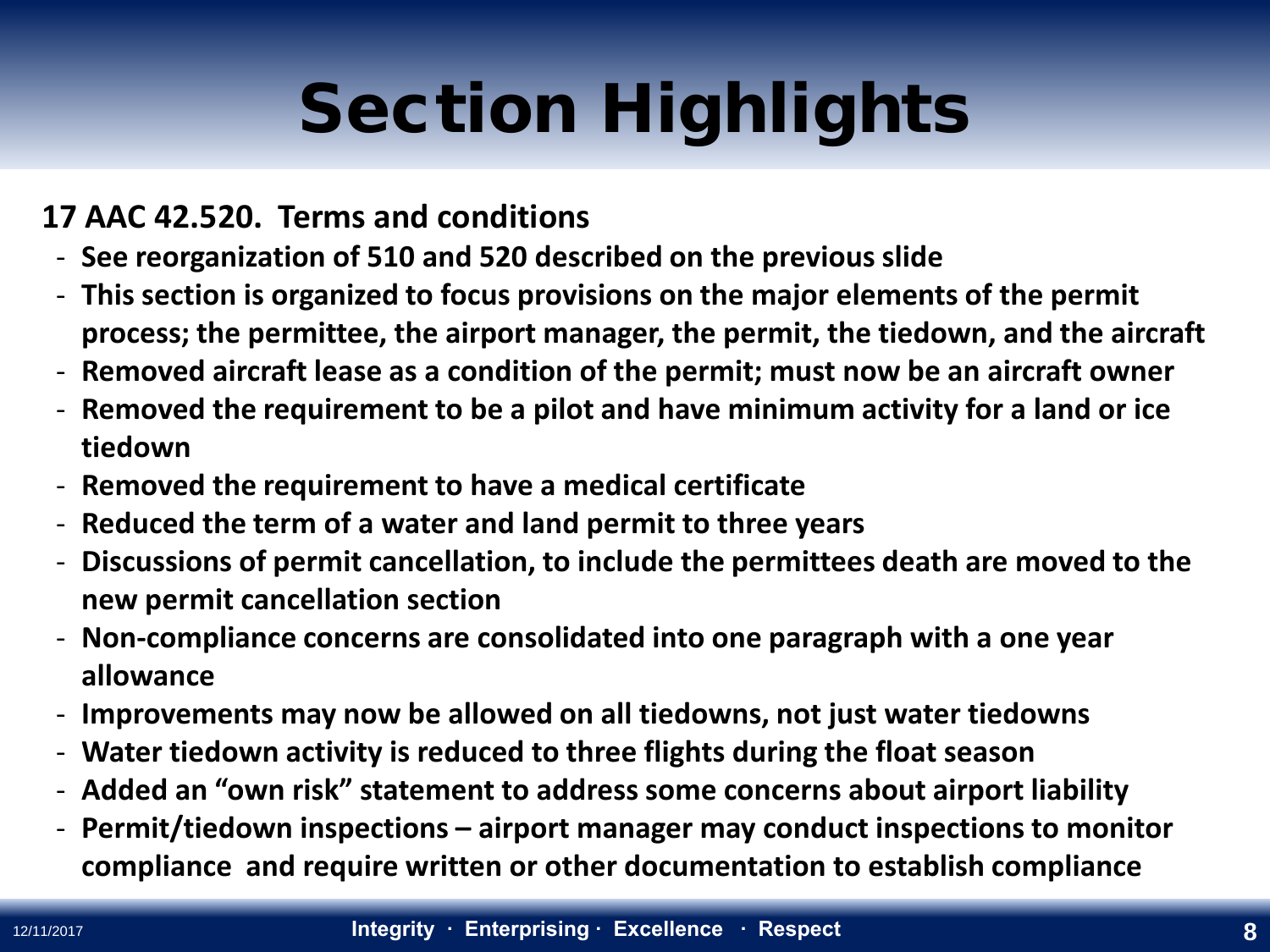#### **17 AAC 42.530. Permit renewal**

- **Section is renamed and incorporates previous section 530,** *Application for subsequent permit*
- **Added statement that renewals are not limited and the current tiedown is retained**

#### **17 AAC 42.535. Temporary tiedown use**

- **Expands on the previous 52.520(l) which provided for transient use of a tiedown**
- **Added restrictions on when a permit could be offered and accepted for temporary airport use**
- **Added restrictions on the permittee, tiedown status, and fees during the temporary period**

#### **17 AAC 42.540. Switch-list procedures**

- **Basic concept is retained, however moves many procedural steps to airport policy or to the application form instructions**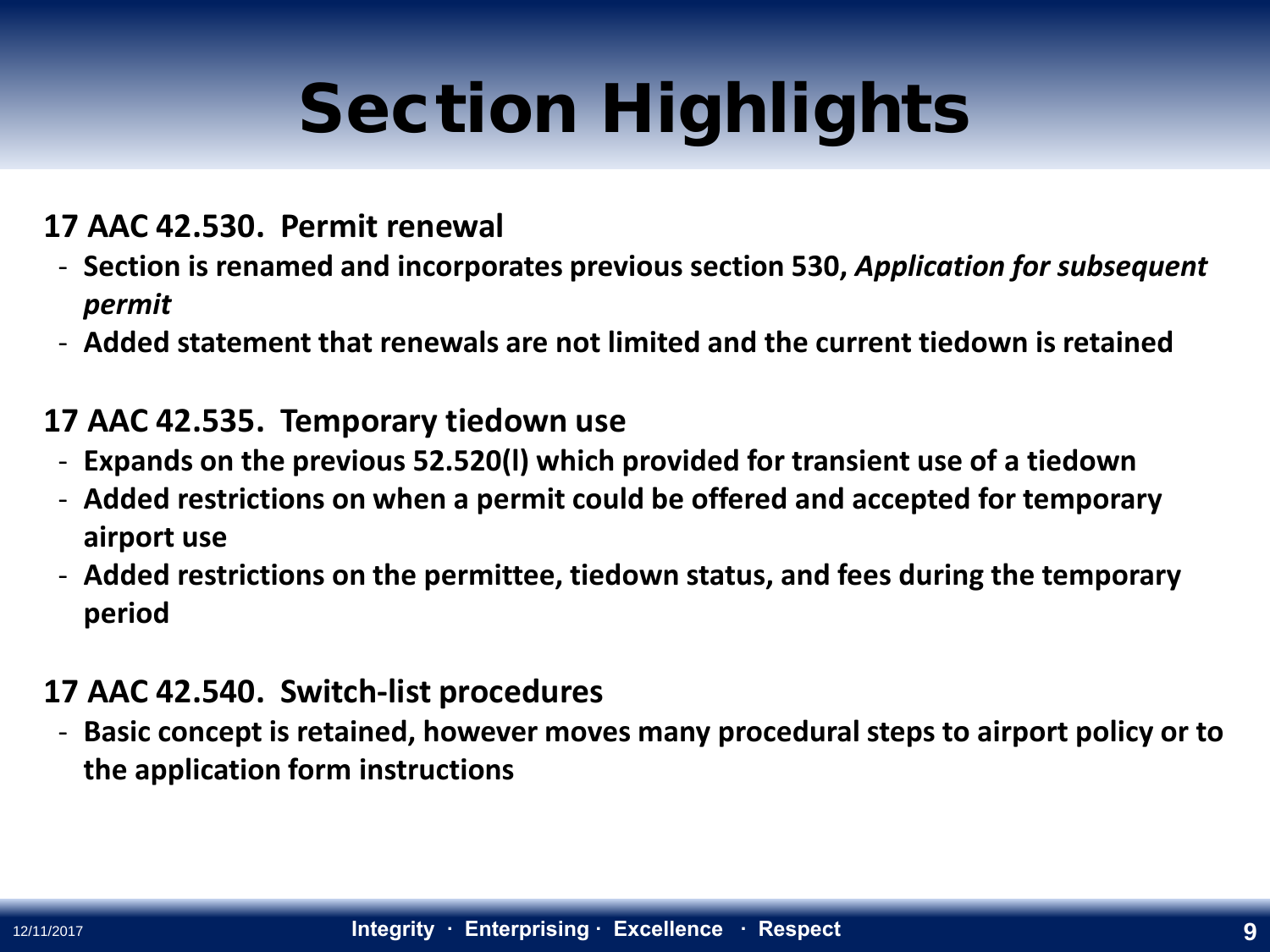#### **17 AAC 42.550. Wait-list procedures**

- **Incorporates some of the previous wait-list section, but moves most to airport policy or to the application form instructions**
- **Removes the annual resubmittal procedure; a new up-front fee based process is being considered**
- **Allows a second chance opportunity if at top of wait list and not able to meet requirements**

#### **17 AAC 42.570. Permit cancellation**

- **Section is renamed and incorporates previous section 570,** *Cancellation of permit, reassignment of space, or suspension of permit*
- **Reassignment of space provisions were moved to the new terms and conditions section**
- **Removes any wording associated with suspension or termination of permit**
- **A permittee may be removed from a multiple permittee permit without canceling the permit**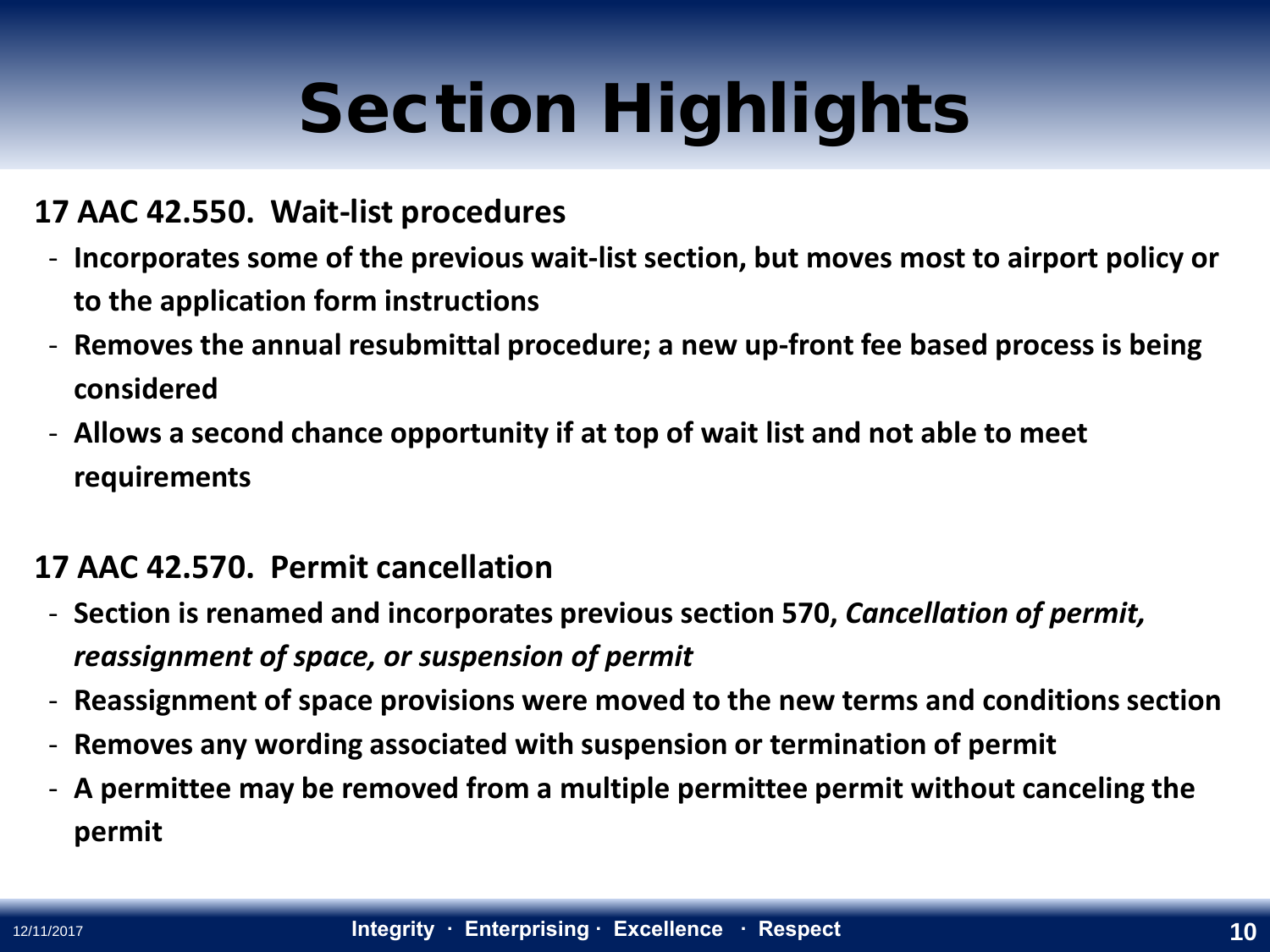#### **17 AAC 42.580. Transitional compliance requirements**

- **Land and water tiedown permits will be transitioned to three-year terms as they expire**
- **Allows someone currently leasing an aircraft until the end of their current permit, or two years, which ever is later, to become an owner**

#### **17 AAC 42.590. Extension and protest**

- **Same as old section and moves the old extension provision into this section**

#### **17 AAC 42.599. Definitions**

- **Added: appropriate aircraft, as is, light aircraft, float season, ski season, owner, own risk, pilot certificate, suitable tiedown, ice tiedown permit, land tiedown permit, water tiedown permit, ice tiedown, land tiedown, water tiedown, renewed permit, and tiedown**
- **Removed: co-owner pilot, noncommercial purpose, ice permit, wheel permit, and float permit, ice space, wheel space, float space, subsequent permit, and space**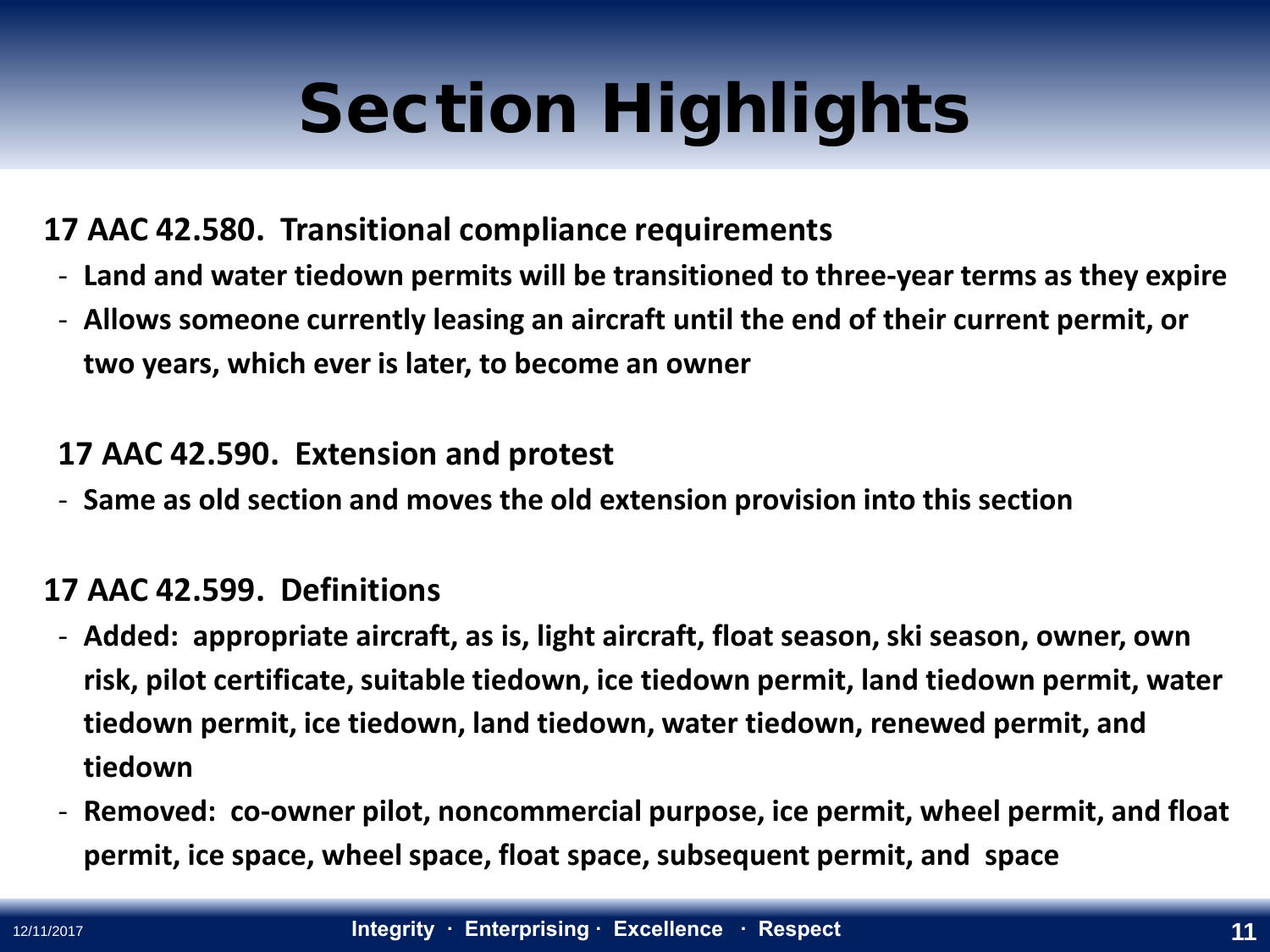### More information

**Contact:**

**Alex Moss AIAS Planning Manager 266-2540 [alex.moss@alaska.gov](mailto:alex.moss@alaska.gov)**

**Tim Coons Lake Hood Manager 266-2410/2741 [tim.coons@alaska.gov](mailto:tim.coons@alaska.gov)**

**Lake Hood website –**

**<http://dot.alaska.gov/anc/business/generalAviation/>**

**Alaska Online Public Notice –**

**<https://aws.state.ak.us/OnlinePublicNotices/Notices/View.aspx?id=187873>**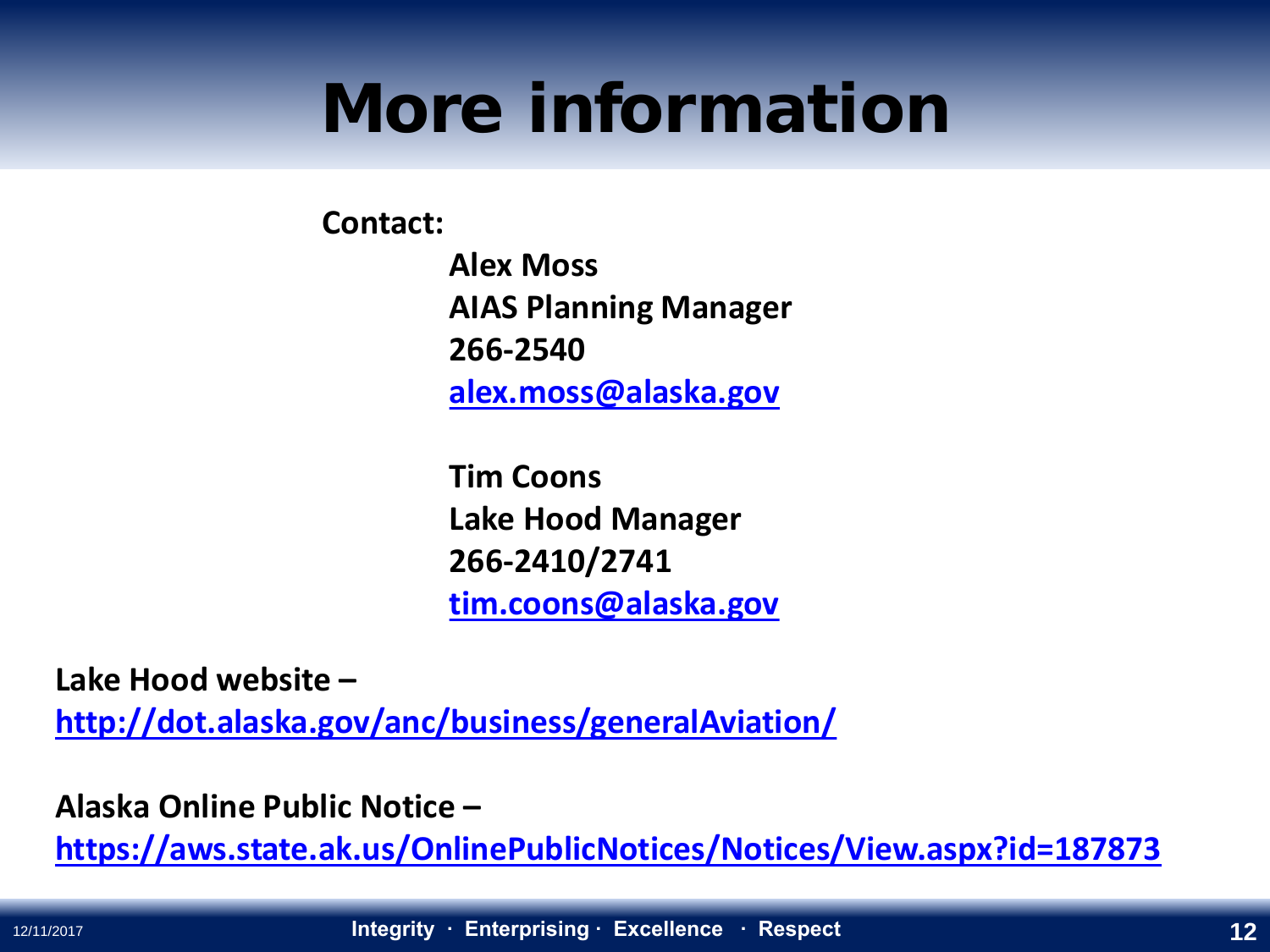### **Questions and Comments**